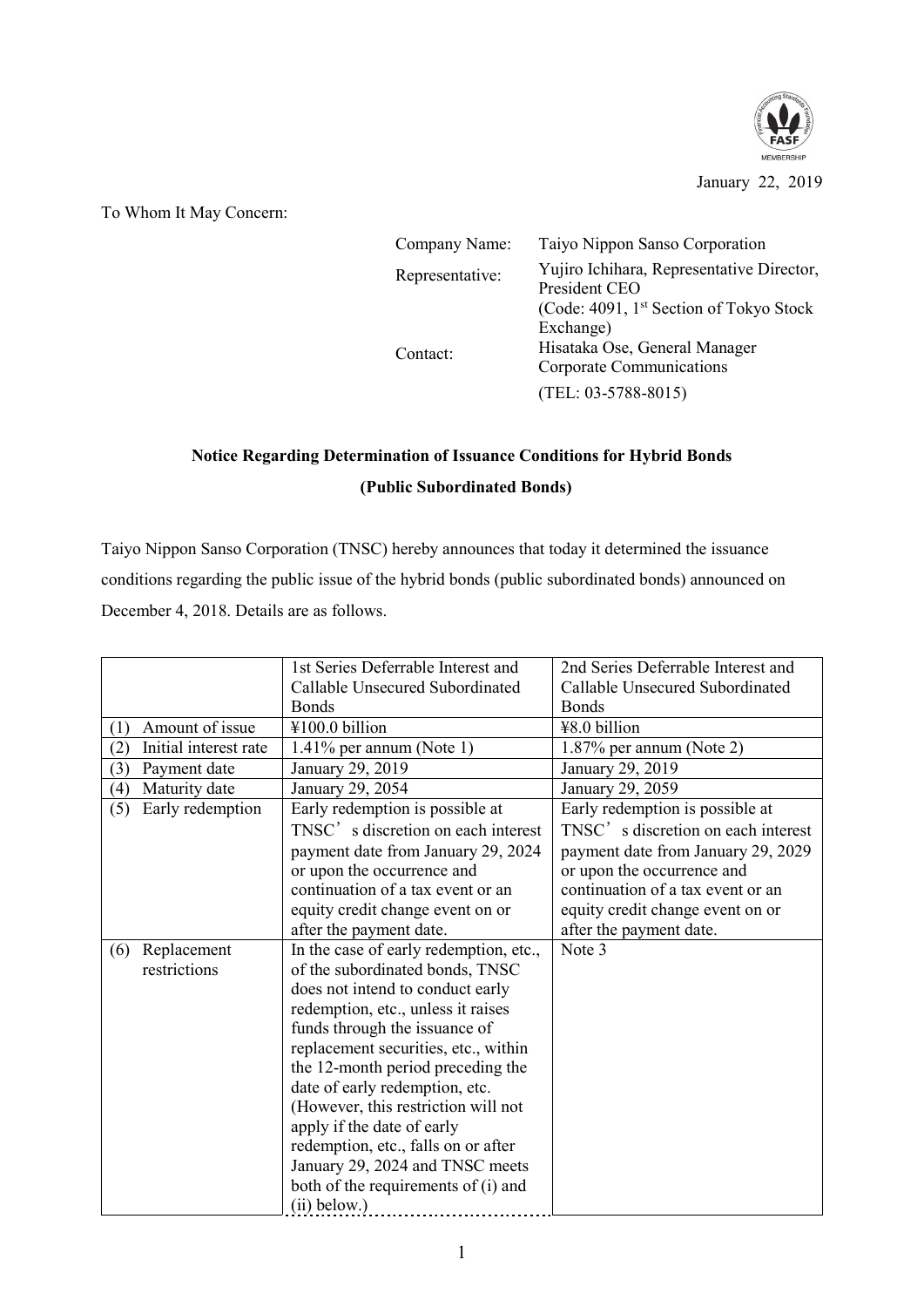| Optional<br>(7)<br>suspension of             | As of the end of the fiscal year<br>immediately preceding the date of<br>early redemption, etc., or at the end<br>of any quarter of that fiscal year,<br>TNSC's adjusted<br>(i)<br>consolidated net debt to<br>shareholders' equity ratio is<br>1.00x or lower.<br>The amount of consolidated<br>(ii)<br>shareholders' equity has<br>increased by ¥100.0 billion<br>or more compared with the<br>amount of consolidated<br>shareholders' equity as of<br>the end of the second<br>quarter of the fiscal year<br>ending March 31, 2019.<br>TNSC may defer all or part of interest payments at its discretion. |                                                                                                                                       |  |
|----------------------------------------------|--------------------------------------------------------------------------------------------------------------------------------------------------------------------------------------------------------------------------------------------------------------------------------------------------------------------------------------------------------------------------------------------------------------------------------------------------------------------------------------------------------------------------------------------------------------------------------------------------------------|---------------------------------------------------------------------------------------------------------------------------------------|--|
| interest payment                             |                                                                                                                                                                                                                                                                                                                                                                                                                                                                                                                                                                                                              |                                                                                                                                       |  |
| Subordination<br>(8)                         | In terms of the order of repayment, the subordinated bonds are subordinate                                                                                                                                                                                                                                                                                                                                                                                                                                                                                                                                   |                                                                                                                                       |  |
|                                              | to TNSC's ordinary debt but have a higher priority than its ordinary<br>shares.                                                                                                                                                                                                                                                                                                                                                                                                                                                                                                                              |                                                                                                                                       |  |
| Ratings<br>(9)                               | BBB (Rating and Investment Information, Inc.)                                                                                                                                                                                                                                                                                                                                                                                                                                                                                                                                                                |                                                                                                                                       |  |
|                                              | A- (Japan Credit Rating Agency, Ltd.)                                                                                                                                                                                                                                                                                                                                                                                                                                                                                                                                                                        |                                                                                                                                       |  |
| $(10)$ Assessment of                         | "Class 3 - Equity Credit 50" (Rating and Investment Information, Inc.)                                                                                                                                                                                                                                                                                                                                                                                                                                                                                                                                       |                                                                                                                                       |  |
| equity credit                                | "Middle" or "50" (Japan Credit Rating Agency, Ltd.)                                                                                                                                                                                                                                                                                                                                                                                                                                                                                                                                                          |                                                                                                                                       |  |
| (11) Method of issue                         | Public issue in Japan                                                                                                                                                                                                                                                                                                                                                                                                                                                                                                                                                                                        |                                                                                                                                       |  |
| (12) Underwriters                            | Mizuho Securities Co., Ltd. (book<br>runner), Mitsubishi UFJ Morgan<br>Stanley Securities Co., Ltd. (co-lead<br>managing underwriter), Nomura<br>Securities Co., Ltd. (co-lead<br>managing underwriter)                                                                                                                                                                                                                                                                                                                                                                                                      | Mizuho Securities Co., Ltd. (book<br>runner), Mitsubishi UFJ Morgan<br>Stanley Securities Co., Ltd. (co-lead<br>managing underwriter) |  |
| $(13)$ Book-entry<br>transfer institution    | Japan Securities Depository Center, Inc.                                                                                                                                                                                                                                                                                                                                                                                                                                                                                                                                                                     |                                                                                                                                       |  |
| $(14)$ Fiscal, issue<br>and<br>payment agent | Mizuho Bank, Ltd.                                                                                                                                                                                                                                                                                                                                                                                                                                                                                                                                                                                            |                                                                                                                                       |  |

**Notes** 

- 1. A fixed interest rate from the day following January 29, 2019 to January 29, 2024 and a variable interest rate from the day following January 29, 2024 (with a step-up in the interest rate scheduled for January 30, 2024).
- 2. A fixed interest rate from the day following January 29, 2019 to January 29, 2029 and a variable interest rate from the day following January 29, 2029 (with a step-up in the interest rate scheduled for January 30, 2029).
- 3. If the 2nd Series Deferrable Interest and Callable Unsecured Subordinated Bonds are redeemed early, TNSC expects to raise funds through the issuance of replacement securities, etc., within the 12-month period preceding the date of early redemption, etc. However, if the date of the early redemption, etc., falls on or after January 29, 2029, TNSC may forgo the issuance of such replacement securities, etc., provided that TNSC meets both of the following requirements (i) and (ii):
	- (i) TNSC's adjusted consolidated net debt to shareholders' equity ratio is 1.00x or lower.